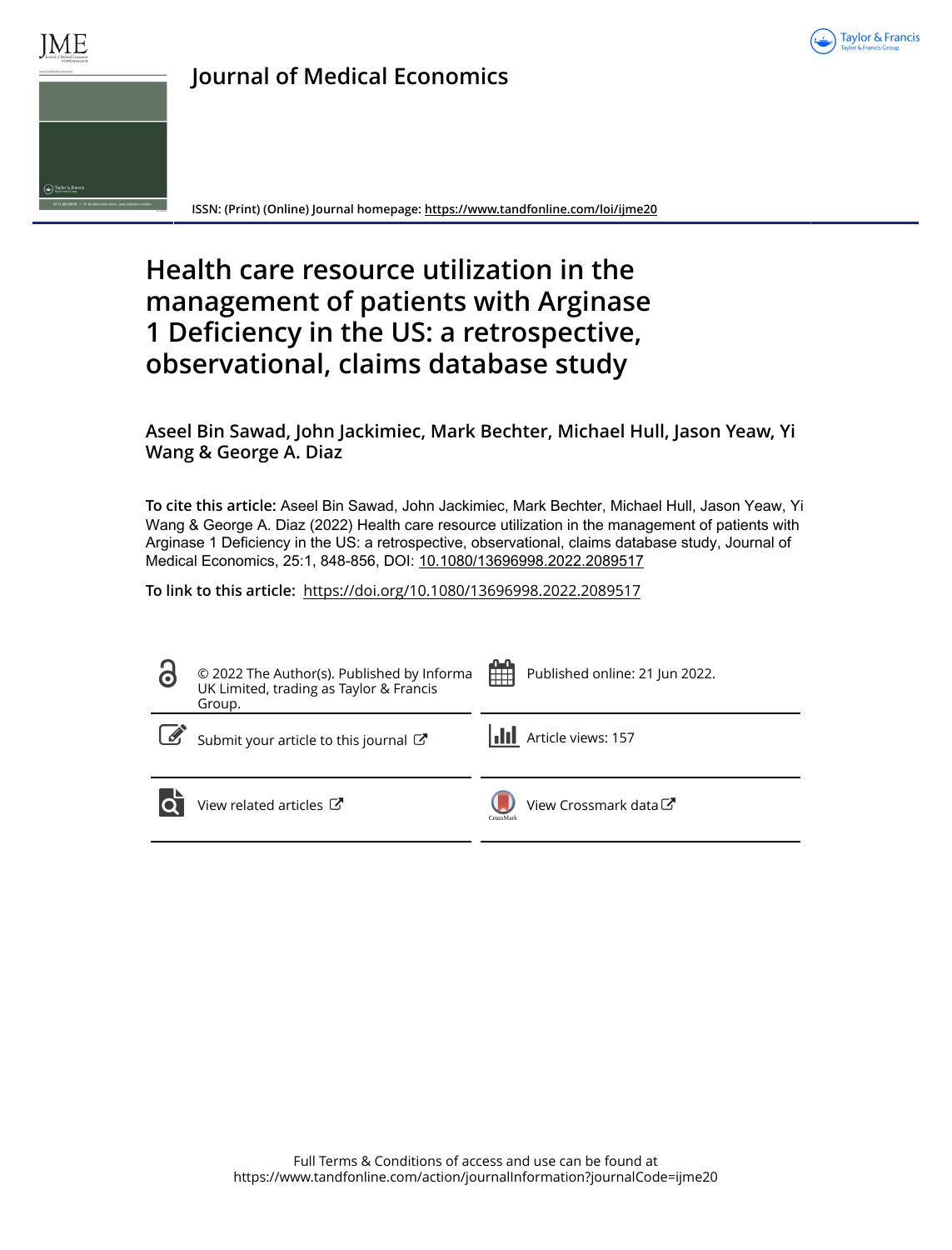### <span id="page-1-0"></span>ORIGINAL RESEARCH

OPEN ACCESS **A** Check for updates

Taylor & Francis Taylor & Francis Group

# Health care resource utilization in the management of patients with Arginase 1 Deficiency in the US: a retrospective, observational, claims database study

Aseel Bin Sawad<sup>a</sup> (D[,](http://orcid.org/0000-0001-6620-0716) John Jackimiec<sup>a</sup> (D, Mark Bechter<sup>a</sup> (D, Michael Hull<sup>b</sup>, Jason Yeaw<sup>b</sup>, Yi Wang<sup>b</sup> (D and George A. Diaz<sup>c</sup> iD

<sup>a</sup>Aeglea BioTherapeutics Inc, Austin, TX, USA; <sup>b</sup>IQVIA, Inc, Falls Church, VA, USA; <sup>c</sup>Division of Medical Genetics and Genomics in the Department of Genetics and Genomic Sciences, Icahn School of Medicine at Mount Sinai, New York, NY, USA

#### ABSTRACT

Background: Arginase 1 Deficiency (ARG1-D) is an inherited metabolic disease that leads to significant morbidity.

Aims: Despite the recognized burden of disease, information on health care resource utilization (HCRU) among patients with ARG1-D is lacking. We, therefore, sought to evaluate HCRU in ARG1-D relative to non-ARG1-D cohort.

Materials and methods: Patients with > 2 ICD-10-CM diagnosis codes for ARG1-D were identified (first  $di$ agnosis code  $=$  index date) using professional fee claims linked with prescription claims. Patients with ARG1-D were matched 1:1 to a comparator cohort of patients with other medical conditions. Matching variables included age, sex, index year, payer type (Medicare, Medicaid, third party) and geographic region.

Results: A total of 77 patients met the inclusion criteria for the ARG1-D cohort, with a median age of 15 years, 52% <18 years, and 52% male. Several concurrent diagnoses were recorded at a higher frequency in the ARG1-D cohort versus the matched comparator (spasticity 7 times higher; developmental delay  $\sim$ 2 times higher; intellectual disability 5 times higher; and seizures 8 times higher). Emergency room visits occurred twice as often, laboratory tests were performed 1.5 times more often, hospitalization was required 3 times more often, and mean length of stay was longer for patients with ARG1-D than the comparator cohort (2.4 days vs. 0.3 days).

Limitations: A relatively short study period while the burden of ARG1-D increases over a lifetime due to disease progression.

Conclusions: Patients with ARG1-D had significantly greater HCRU compared with those without the disease; they presented with a more extensive comorbidity profile, accessed the health care system more frequently, required more intense monitoring and management, and had more frequent and longer hospitalizations relative to the comparator group. These findings demonstrate a high health burden in ARG1-D that is not mitigated by standard-of-care measures and emphasize the need for improved treatment options.

ARTICLE HISTORY

Received 28 April 2022 Revised 9 June 2022 Accepted 10 June 2022

#### **KEYWORDS**

Arginase 1 Deficiency; arginine; argininemia; ARG1-D; burden of illness; health care resource utilization; hyperargininemia; rare disease; urea cycle disorder

JEL CODES I10; I1; I; I19

# Introduction

Urea cycle disorders (UCDs) represent a group of inborn errors of metabolism, due to defects in one of the enzymes or transporters that are involved in the metabolism of amino acids and impair the detoxification of ammonia<sup>[1](#page-8-0)</sup>. The most unique and least common among UCDs is Arginase 1 Deficiency (ARG1-D)<sup>[2](#page-8-0)</sup>, an ultra-rare disorder that has been estimated to occur globally in approximately 1 in 357,000 live births with a population prevalence of 1 in  $726,000^3$  $726,000^3$ . ARG1-D is a distinct UCD caused by mutations in the ARG1 gene, which results in diminished or absent arginase 1 enzyme activity and subsequently, accumulation of arginine (hyperargininemia) $^1$  $^1$ . Excessive levels of arginine lead to progressive neurologic manifestations, significant morbidity, and

early mortality<sup>[2,4](#page-8-0),[5](#page-8-0)</sup>. Although the clinical presentation of ARG1-D differs by patient, it typically presents in early childhood, with progressive and debilitating manifestations that include motor deficits (e.g. spasticity and difficulty walking), developmental delays, intellectual disabilities, and in some cases, seizures<sup>5-[10](#page-8-0)</sup>. Excess ammonia in the blood (hyperammonemia) is usually less frequent and not as severe as in other UCDs<sup>[1](#page-8-0)</sup>; however, episodes of symptomatic and even severe hyperammonemia may occur and can result in death $4,6,8$  $4,6,8$  $4,6,8$ .

Although all patients show progression of disease over time, the rate of development of manifestations and longterm deterioration of patients with ARG1-D differs between patients, similar to the variability in patient presentation. Many patients develop mobility and motor function deficits,

CONTACT Aseel Bin Sawad abinsawad@aeglea.com, aseel\_post@hotmail.com and Aeglea BioTherapeutics, Inc, Austin, TX, USA

2022 The Author(s). Published by Informa UK Limited, trading as Taylor & Francis Group.

This is an Open Access article distributed under the terms of the Creative Commons Attribution-NonCommercial-NoDerivatives License [\(http://creativecommons.org/licenses/by-nc-nd/4.0/](http://creativecommons.org/licenses/by-nc-nd/4.0/)), which permits non-commercial re-use, distribution, and reproduction in any medium, provided the original work is properly cited, and is not altered, transformed, or built upon in any way. www.tandfonline.com/ijme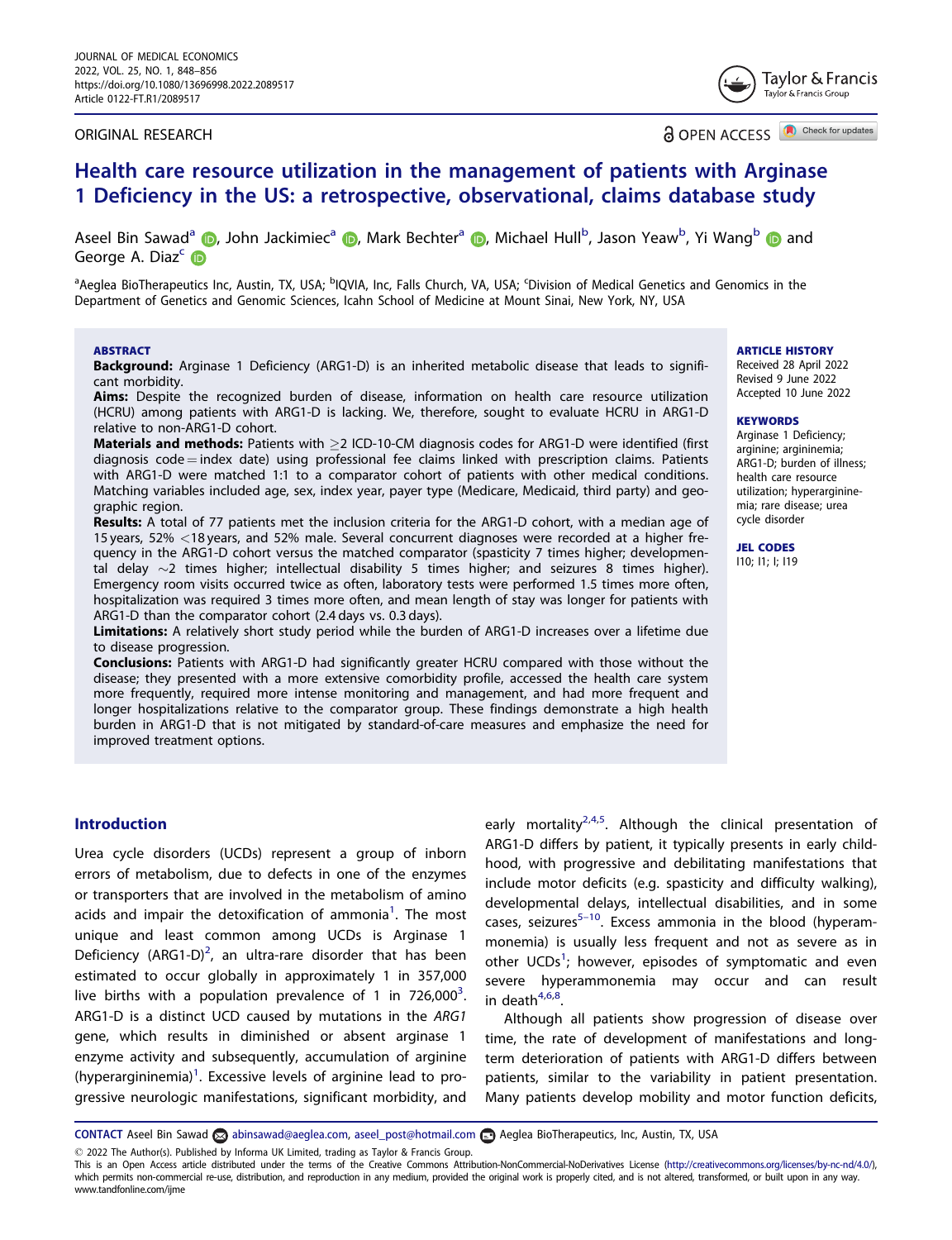<span id="page-2-0"></span>moderate to severe neurological impairments, and reduced quality of life  $(QoL)^{1,5,11}$  $(QoL)^{1,5,11}$  $(QoL)^{1,5,11}$  $(QoL)^{1,5,11}$  $(QoL)^{1,5,11}$ . As such, ARG1-D results in a signifi-cant burden on patients and their caregivers<sup>[5](#page-8-0)</sup>. Although the effect of reduced QoL in patients with ARG1-D and the impact on the use of health care systems has not been evaluated specifically, studies in analogous patient populations with chronic conditions (associated with reduced QoL) have demonstrated higher health care resource use<sup>[12](#page-8-0)-15</sup>. In addition, patients with ARG1-D require a range of continuous therapies and ongoing monitoring to control manifestations of the disease and are often hospitalized multiple times, most often related to hyperammonemia, infection, or gastrointestinal-related illness on an annual basis $^{1,4,5}$  $^{1,4,5}$  $^{1,4,5}$  $^{1,4,5}$  $^{1,4,5}$ .

In most cases, manifestations of ARG1-D first appear between the ages of 1 and 3 years. Diagnosis is based on elevated plasma arginine levels, reduced red blood cell arginase activity, or identification of ARG1 variants, after clinical suspicion $^{\rm 1}$  $^{\rm 1}$  $^{\rm 1}$ . However, delays in diagnosis or misdiagnosis are frequent for several reasons<sup>[16](#page-8-0)</sup>. Likely due to its perceived rarity, disease awareness is lower for ARG1-D than other UCDs, which can result in delays in appropriate screening/work-up activities. Further, other more common neurological diseases such as cerebral palsy and hereditary spastic paraplegia, are similar to ARG1-D in initial clinical presentation and may lead to misdiagnosis and/or delayed ARG1-D diagnosis $2,17$  $2,17$  $2,17$ . In areas where newborn screening is available, infants with ARG[1](#page-8-0)-D can be identified in the first days of life<sup>1</sup>; however, there are limitations to these programs, including false-negative results, lack of universal availability, and an absence of standardized diagnostic thresholds $18-20$  $18-20$ . The current challenges with diagnosis may prevent timely treatment initiation, which may contribute to the progression of the disease and lead to increasing health care resource utilization (HCRU) over time.

Disease management recommendations for ARG1-D are focused on reducing plasma arginine levels while maintaining adequate nutrition to prevent growth impairment, decreasing the risk of hyperammonemia, and managing any hyperammonemic episodes<sup>[9](#page-8-0),[21](#page-8-0)</sup>. Management largely relies on a protein-restricted diet to limit arginine intake, often with essential amino acid and vitamin supplementation, under the guidance of a metabolic dietitian. Protein restriction has limited effectiveness, as a minimal amount of arginine comes from dietary intake whereas the majority comes from endogenous protein turnover and de novo synthesis $^{22}$  $^{22}$  $^{22}$ . In some patients, ammonia scavengers may be used to prevent or manage hyperammonemia episodes, which can be severe and often require hospitalization, but use of scavengers is primarily indicated to reduce nitrogen flux through the urea cycle. Common medical interventions/procedures include physical and occupational therapy, imaging, and laboratory assessments. A subset of patients may require high-cost interventions, including dialysis and/or liver transplantation $9,21$  $9,21$  $9,21$ . There are currently no management strategies or treatments that effectively address high arginine levels to prevent disease progression.

Several studies have demonstrated that the economic burden (high direct and indirect medical costs) of rare diseases in general is significant due to substantial use of health care resources<sup>[23](#page-8-0)–25</sup>. Based on a health care database analysis from 2006 to 2020, Tisdale et al. reported that direct per-patient medical costs for individuals with rare diseases were 3- to 5-fold higher than age-matched comparators<sup>[25](#page-9-0)</sup>. Further, ARG1-D and other UCDs were associated with the highest per-patient per-year costs compared with 12 other rare diseases<sup>[25](#page-9-0)</sup>. Beyond this analysis, there is little information on the HCRU of patients with UCDs overall or ARG1-D specifically. Therefore, the objective of this study was to assess and understand the all-cause HCRU in the United States (US) among patients diagnosed with ARG1-D relative to a comparator cohort.

The study findings may have implications on patients, healthcare givers, healthcare providers, and payers in the US. The major practical implication of this study is that it describes HCRU and burden of ARG1-D. This information is important given that all other published studies describe burden of UCDs in general without focusing specifically on ARG1-D. Further exploring claim databases and having different perspectives may help future observational real-world studies to further understand key drivers of HCRU and the potential impact of new treatments for ARG1-D.

# Methods

This retrospective, observational, real-world study was conducted using claims data from the IQVIA New Data Warehouse from 1 October 2015 through 31 May 2020. Eligibility criteria were preidentified to include patients in two separate cohorts (ARG1-D and non-ARG1-D). The ARG1- D cohort required  $>2$  non-same-day medical claims with the ARG1-D specific ICD-10 diagnosis code (E72.21) at any time during the patient identification period, with the first date considered to be the index date. Eligible patients were required to have linkage between the pharmacy and physician claim databases, and to have continuous medical and pharmacy coverage for six months (180 days) before (preindex period) and starting on (post-index period) the index date. Claims with a missing diagnosis code or an invalid year of birth or sex were excluded to maintain data quality. Linkage with hospital claims data was not required, as this information was available for only a small subset of patients with this rare disease during the study period. The comparator cohort had the same requirements excluding the diagnosis of ARG1-D, with index dates randomly assigned to replicate the distribution of index dates in the ARG1-D cohort. Notably, the comparator cohort was not intended to represent the healthy US general population because it was developed using the claims database and thus included patients with acute or chronic illnesses requiring utilization of health care resources, resulting in a claim. Therefore, the comparator cohort included a mix of healthy, acute, and chronic patients.

The group of patients with ARG1-D was propensity scorematched on a one-to-one basis to the non-ARG1-D comparator cohort to adjust for observable selection bias and potential baseline differences between cohorts. A Greedy Nearest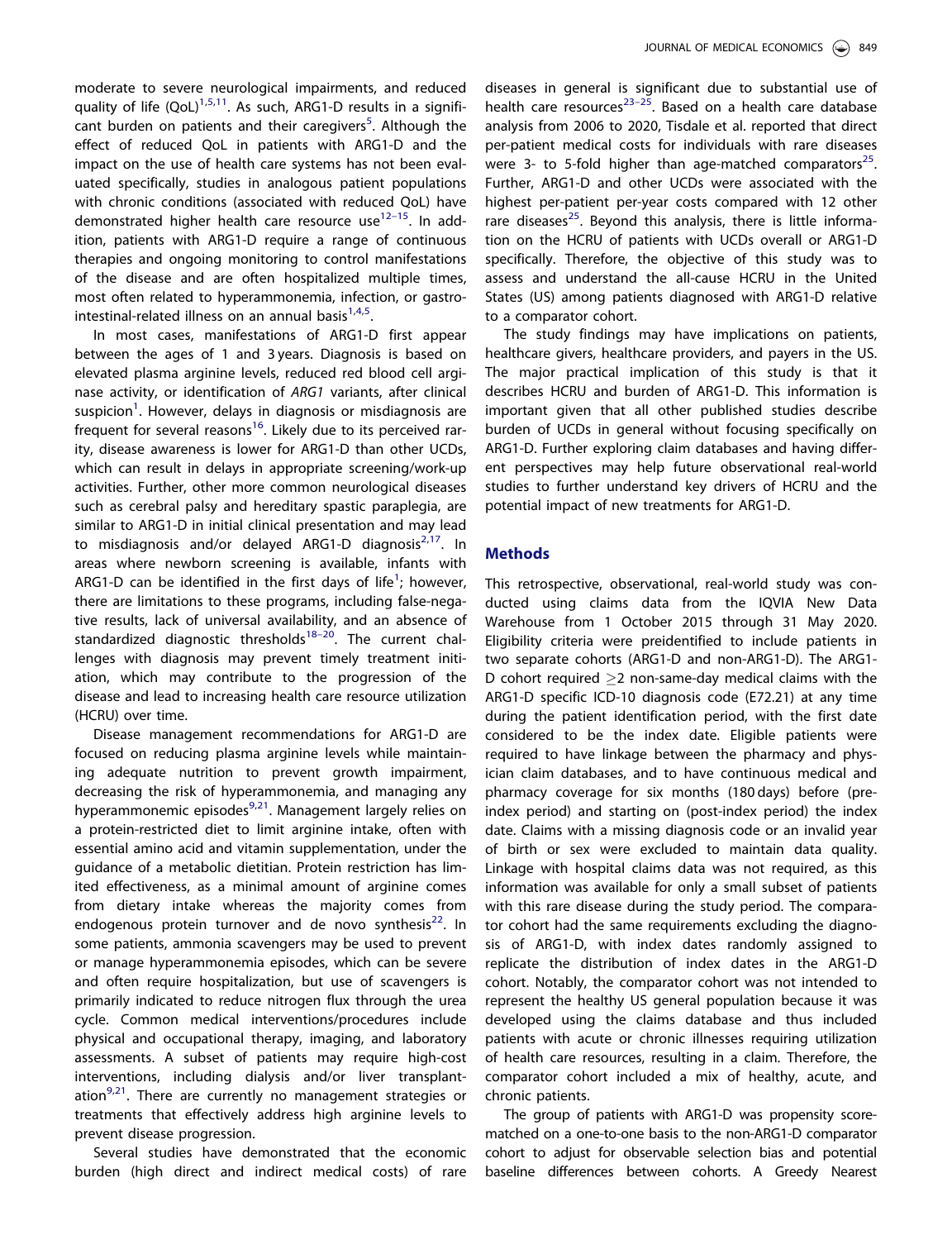<span id="page-3-0"></span>Neighbor matching algorithm was used without replacement at a ratio of 1:1 using caliper widths of 0.01 of the standard deviation of the logit of the propensity score. Matching variables included age group, sex, index year, payer type (Medicare, Medicaid, third party) and geographic region (Northeast, Midwest, South, West). All patients in the comparator group who were not successfully matched were excluded from further analysis.

The data collection process was standardized and structured to reduce observation bias. The demographics included age, both continuous and categorical, sex, geographic region, and payer type. Baseline clinical characteristics were evaluated during the fixed pre-index period (180 days). Clinical characteristics captured included Charlson Comorbidity Index (a method of categorizing comorbidities of patients based on the International Classification of Diseases diagnosis codes)<sup>[26](#page-9-0)</sup>, frequent comorbidities as well as select comorbidities of interest, symptoms and manifestations of interest, frequent medical procedures as well as select medical procedures of interest, specific medical devices and mobility aids, and targeted concomitant medications of interest (nitrogen scavengers, antispasmodic agents, anti-epileptics, medical foods, and psychiatric medications).

Pre- and post-index all-cause HCRU included pharmacy utilization  $(21$  pharmacy claims for specific categories, ARG1-D related medications, and any medication usage), outpatient services (emergency room [ER] visits, physician office visits, procedures, and lab and pathology assessments), and inpatient services among the subset of patients with this database linkage who had  $>1$  inpatient stay.

This study used claims data from 1 October 2015 (the first date of ICD-10 implementation) through 31 May 2020 (the last date the data were available when the study was designed). To have enough window to capture patients with ARG1-D (an ultra-rare disease) and to allow an analysis window of 6 months before with a 6-month follow-up period after the index date, patients were identified based on index dates from 1 April 2016 through 30 November 2019. The analytic file was created using SAS v9.4 (SAS Institute Inc., Cary, NC). Descriptive and adjusted analyses were conducted to evaluate and compare the study measures. For categorical variables, frequency and percentage were evaluated using a Chi-square test or McNemar's test. For the continuous variables, mean, median, and standard deviation (SD) were reported using an independent sample t-test, Wilcoxon ranksum test, paired t-test, or Wilcoxon signed-rank test, as appropriate.

### Results

Using the claims-based algorithm for ARG1-D, a total of 138 patients were identified, of which 77 met all inclusion criteria. The other 61 patients were excluded due to lack of database linkage  $(n = 27)$  or non-continuous insurance enrollment requirements ( $n = 34$ ). Of the final sample, 24/77 prevalent patients had a diagnosis code for ARG1-D identified during the pre-index period. Linkage to the hospital claims database was available for 17 patients in the ARG1-D cohort and 16 patients in the comparison cohort.

### Baseline demographic characteristics

Demographic characteristics were well balanced between the two cohorts (ARG1-D cohort: 52% male, mean age  $\pm$  SD of  $25.6 \pm 23.9$  years, median age of 15 years; comparator cohort: 52% male, mean age  $\pm$  SD of 26.3  $\pm$  24.1 years, median age of 15 years). In each cohort, the most common age group was 2–9 years (26.0%) and 52% of patients  $\langle$ 18 years of age [\(Table 1](#page-4-0)).

#### Baseline clinical characteristics

There was a high degree of variability in diagnosis codes in the comparator cohort, and no frequency trends toward any one diagnosis were observed. The mean  $\pm$  SD of the Charlson Comorbidity Index score was higher for patients with ARG1- D than the comparator cohort  $(1.1 \pm 2.2 \text{ vs. } 0.3 \pm 0.7)$ . However, there was no statistically significant difference among cohort subgroups based on specific Charlson Comorbidity Index scores as the non-ARG1-D cohort had a variety of diagnoses (i.e. around 20% of the patients had Charlson Comorbidity Index score  $\geq$ 1).

The occurrence of specific manifestations was more frequent and greater in magnitude in the ARG1-D cohort compared with the comparator group. For example, in patients with ARG1-D, spasticity (7 times higher), developmental delay  $(\sim)2$  times higher), intellectual disability (5 times higher), and seizures (8 times higher) were multiple-fold more frequent compared with patients without ARG1-D [\(Figure 1](#page-4-0)). The overall occurrence of other comorbidities was also more common among patients with ARG1-D (i.e. liver disease [13 times], epilepsy [7.5 times], cirrhosis/fibrosis [6 times]) compared with patients without ARG1-D [\(Table 2](#page-5-0)).

In the pre-index period, the ordering of laboratory tests for complete blood counts was reported approximately 2 times more frequently in the ARG1-D cohort, compared with the non-ARG1-D cohort ( $p < .05$ ). Physical and occupational therapy was accessed nearly 2 times more frequently and CT scans were obtained 10 times more frequently in the ARG1- D cohort, compared with the comparison cohort ([Table 2\)](#page-5-0). As expected, medications commonly used in the management of ARG1-D were prescribed more frequently in this cohort. Anti-epileptics were prescribed around 3 times more frequently in patients with ARG1-D ( $p = .0002$ ). Prescription rates for psychiatric medications (1.5 times higher), the antispasmodic medication baclofen (10 times higher,  $p < .01$ ), and medical foods (5 times higher,  $p < .05$ ) were more common in the ARG1-D cohort [\(Table 2](#page-5-0)). Assistive devices are commonly prescribed for patients with mobility deficits, such as patients with ARG1-D. Use of medical devices and aids, including ankle-foot orthoses, arm crutches, wheelchair, and canes/walking aids, was numerically higher in the ARG1-D cohort, but did not reach statistical significance.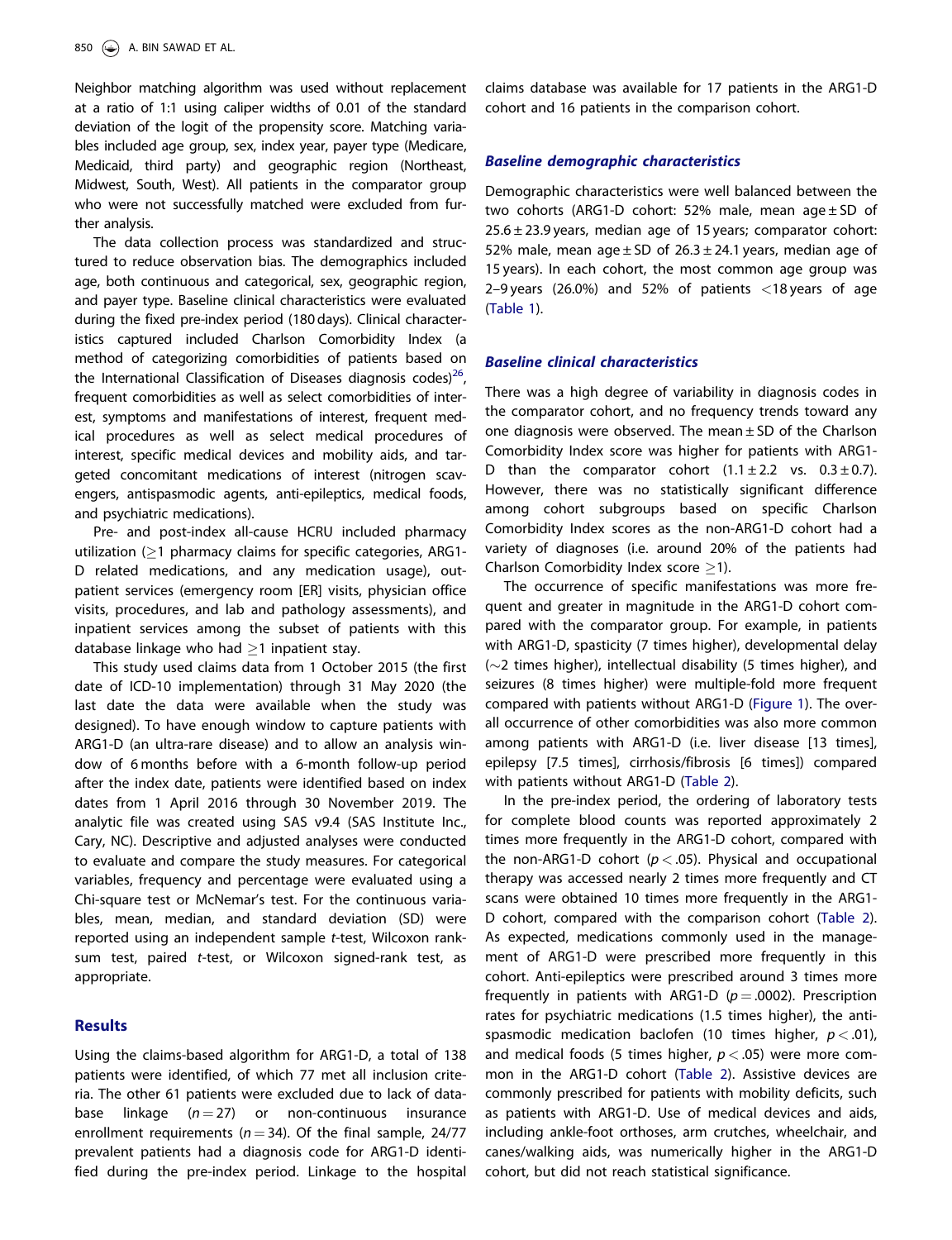|                    | Pre-match          |                               |         | Post-match         |                        |            |  |
|--------------------|--------------------|-------------------------------|---------|--------------------|------------------------|------------|--|
|                    | ARG1-D<br>$(n=77)$ | Non-ARG1-D<br>$(n = 78, 541)$ | p-Value | ARG1-D<br>$(n=77)$ | Non-ARG1-D<br>$(n=77)$ | $p$ -Value |  |
| Age                |                    |                               |         |                    |                        |            |  |
| Mean               | 25.6               | 48.4                          | < .0001 | 25.6               | 26.3                   | .2407      |  |
| SD                 | 23.9               | 24.3                          |         | 23.9               | 24.1                   |            |  |
| Median             | 15                 | 53                            | < .0001 | 15                 | 15                     | .2357      |  |
| Age group $(n, %)$ |                    |                               |         |                    |                        |            |  |
| $0 - 1$            | 6(7.8)             | 1,233(1.6)                    | < .0001 | 6(7.8)             | 6(7.8)                 | 1.0        |  |
| $2 - 9$            | 20(26.0)           | 5,708 (7.3)                   |         | 20(26.0)           | 20(26.0)               |            |  |
| $10 - 17$          | 14 (18.2)          | 5,403(6.9)                    |         | 14 (18.2)          | 14 (18.2)              |            |  |
| $18 - 34$          | 15 (19.5)          | 10,932 (13.9)                 |         | 15 (19.5)          | 15 (19.5)              |            |  |
| $35 - 44$          | 4(5.2)             | 7,707 (9.8)                   |         | 4(5.2)             | 4(5.2)                 |            |  |
| $45 - 54$          | 5(6.5)             | 9,907 (12.6)                  |         | 5(6.5)             | 5(6.5)                 |            |  |
| $55 - 64$          | 5(6.5)             | 13,113 (16.7)                 |         | 5(6.5)             | 5(6.5)                 |            |  |
| >65                | 8(10.4)            | 24,538 (31.2)                 |         | 8(10.4)            | 8(10.4)                |            |  |
| Sex $(n, %)$       |                    |                               |         |                    |                        |            |  |
| Male               | 40 (51.9)          | 32,137 (40.9)                 | .0491   | 40 (51.9)          | 40 (51.9)              | 1.0        |  |
| Female             | 37 (48.1)          | 46,404 (59.1)                 |         | 37 (48.1)          | 37 (48.1)              |            |  |

<span id="page-4-0"></span>Table 1. Baseline demographic characteristics.

Abbreviations. ARG1-D, Arginase 1 Deficiency; SD, standard deviation.





Figure 1. Prevalent manifestations. Abbreviation. ARG1-D, Arginase 1 Deficiency.

#### All-cause health care resource utilization

Inpatient and outpatient visits are frequently needed to manage serious medical conditions. In the post-index period, around 20% of the patients had the linkage to hospital data (i.e. three patients in the disease cohort and one in the comparator cohort with an inpatient stay). Patients with ARG1-D were hospitalized nearly 3 times more often and the mean length of stay was longer compared with patients without ARG1-D, although this trend was not statistically significant. The proportion of patients with emergency room visits in the ARG1-D cohort was nearly double that for patients without ARG1-D ( $p < .05$ ). Laboratory/pathology claims were 1.5 times more frequent with ARG1-D cohort  $(p < .01)$  ([Table 3](#page-6-0)). Utilization of ammonia scavengers, including glycerol phenylbutyrate, sodium phenylbutyrate, or sodium benzoate/ sodium phenylacetate were reported in a small percentage of ARG1-D patients post-index [\(Table 3](#page-6-0)). There was no trend suggesting use of any one medication class in the comparator group.

#### **Discussion**

To our knowledge, this is the first study to describe HCRU and burden of ARG1-D. Some studies have examined the clinical and economic burden in very specific populations such as in Alzheimer's disease<sup>[27,28](#page-9-0)</sup> and more generally as a component of a broader condition such as intoxication-type inborn errors of metabolism (IT-IEM) $^{29-31}$  $^{29-31}$  $^{29-31}$ , but none have focused specifically on the HCRU associated with ARG1-D. Our results suggest substantial HCRU and treatment burden in ARG1-D, with higher rates of hospitalization, common comorbidities, medication use, and potentially debilitating manifestations (spasticity, developmental delay, intellectual disability, and seizures) reported in the ARG1-D cohort compared with the comparator group.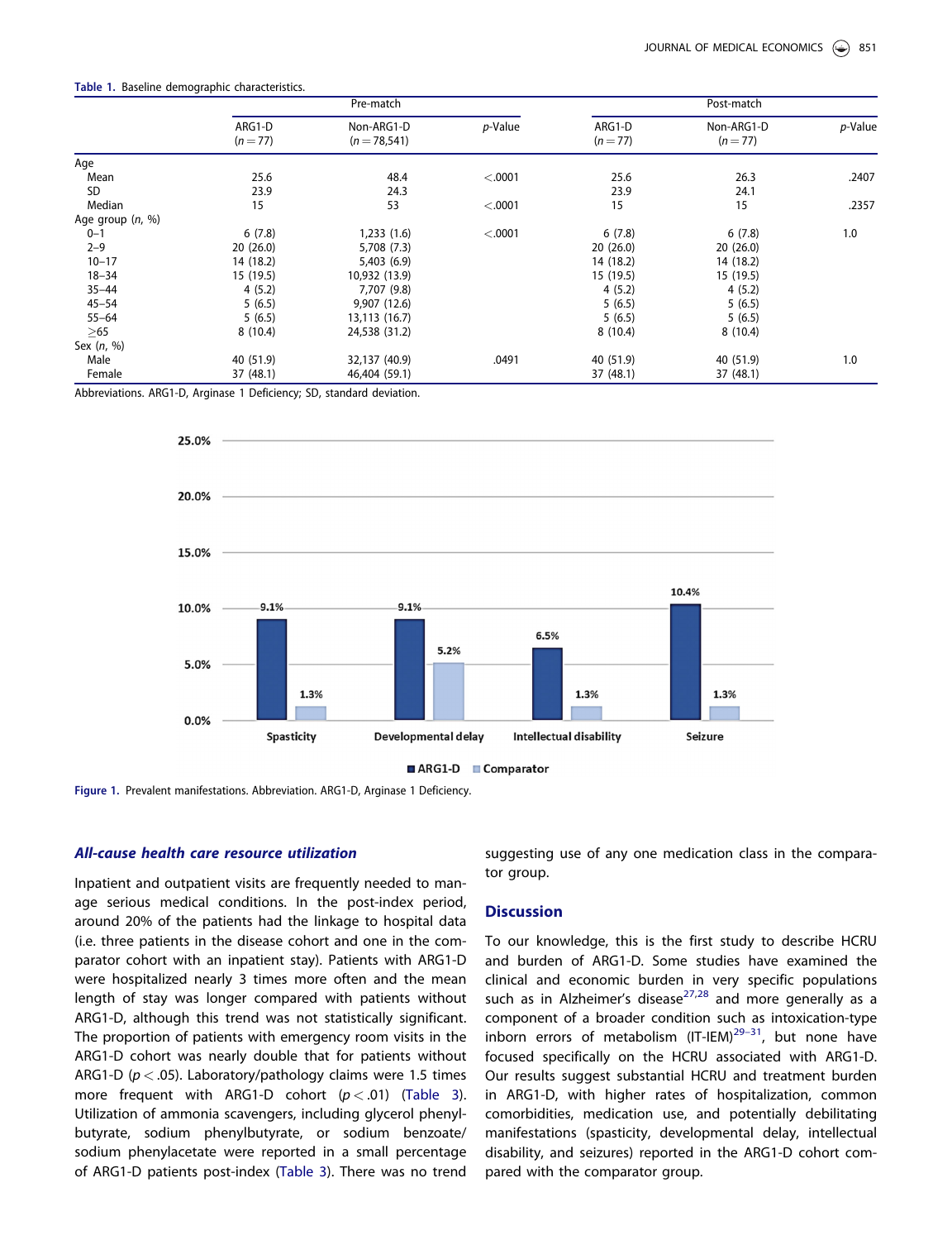| $(n=77)$<br>$(n=77)$<br>CCI (mean, SD, median)<br>Mean<br>1.1<br>0.3<br>SD<br>2.2<br>0.7<br>Median<br>0<br>0<br>CCI group $(n, %)$<br>0<br>54 (70.1)<br>62 (80.5) | .0015<br>.0008 |
|-------------------------------------------------------------------------------------------------------------------------------------------------------------------|----------------|
|                                                                                                                                                                   | .0698          |
|                                                                                                                                                                   |                |
|                                                                                                                                                                   |                |
|                                                                                                                                                                   |                |
|                                                                                                                                                                   |                |
|                                                                                                                                                                   |                |
|                                                                                                                                                                   |                |
| 1<br>8(10.4)<br>11(14.3)                                                                                                                                          |                |
| $\overline{2}$<br>3(3.9)<br>3(3.9)                                                                                                                                |                |
| $3+$<br>12 (15.6)<br>1(1.3)                                                                                                                                       |                |
| Manifestations of interest $(n, %)$                                                                                                                               |                |
| Spasticity<br>7(9.1)<br>1(1.3)                                                                                                                                    | .0339          |
| Developmental delay<br>7(9.1)<br>4(5.2)                                                                                                                           | .3657          |
| Intellectual disability<br>5(6.5)<br>1(1.3)                                                                                                                       | .1025          |
| Seizure<br>8(10.4)<br>1(1.3)                                                                                                                                      | .0196          |
| Other manifestations (n, %)                                                                                                                                       |                |
| Abnormal gait<br>6(7.8)<br>2(2.6)                                                                                                                                 | .1573          |
| Failure to thrive/short stature<br>21 (27.3)<br>1(1.3)                                                                                                            | < .0001        |
| Abnormal movement<br>0(0.0)<br>3(3.9)                                                                                                                             | .0833          |
| Muscle stiffness<br>4(5.2)<br>1(1.3)                                                                                                                              | .1797          |
| Hyperammonemia<br>18 (23.4)<br>0(0.0)                                                                                                                             | < .0001        |
| Comorbidities of interest (n, %)                                                                                                                                  |                |
| Cerebral palsy<br>10(13.0)<br>0(0.0)                                                                                                                              | .0016          |
| Liver disease<br>13 (16.9)<br>0(0.0)                                                                                                                              | .0003          |
| Cirrhosis/fibrosis<br>6(7.8)<br>0(0.0)                                                                                                                            | .0143          |
| Epilepsy<br>15 (19.5)<br>2(2.6)                                                                                                                                   | .0003          |
| <b>GI</b> conditions<br>19 (24.7)<br>10 (13.0)                                                                                                                    | .0606          |
| Growth deficit<br>5(6.5)<br>1(1.3)                                                                                                                                | .1025          |
| Depression<br>3(3.9)<br>4(5.2)                                                                                                                                    | .6547          |
| Anxiety<br>2(2.6)<br>4(5.2)                                                                                                                                       | .4142          |
| ADHD/behavioral disorders<br>3(3.9)<br>6(7.8)                                                                                                                     | .3173          |
| Frequent comorbidities (n, %)                                                                                                                                     |                |
| Disorder of urea cycle metabolism, unspecified<br>18 (23.4)<br>0(0.0)                                                                                             | < .0001        |
| Unspecified cirrhosis of liver<br>0(0.0)<br>6(7.8)                                                                                                                | .0143          |
| Hepatic failure, unspecified without coma<br>6(7.8)<br>0(0.0)                                                                                                     | .0143          |
| Medical procedures (n, %)                                                                                                                                         |                |
| Physical/occupational therapy<br>12 (15.6)<br>7(9.1)                                                                                                              | .2513          |
| СT<br>10(13.0)<br>0(0.0)                                                                                                                                          | .0016          |
| Complete blood counts with white blood cell differential<br>29 (37.7)<br>16(20.8)                                                                                 | .0236          |
| Routine venipuncture<br>23 (29.9)<br>17(22.1)                                                                                                                     | .2888          |
| Concomitant medications of interest (n, %)                                                                                                                        |                |
| Nitrogen scavenger                                                                                                                                                |                |
| Sodium phenylbutyrate<br>4(5.2)<br>0(0.0)                                                                                                                         | .0455          |
| Glycerol phenylbutyrate<br>0(0.0)<br>2(2.6)                                                                                                                       | .1573          |
| Antispasmodic agent                                                                                                                                               |                |
| <b>Baclofen</b><br>10 (13.0)<br>1(1.3)                                                                                                                            | .0067          |
| Anti-epileptics<br>10 (13.0)<br>28 (36.4)                                                                                                                         | .0002          |
| Medical foods<br>5(6.5)<br>0(0.0)                                                                                                                                 | .0253          |
| Psychiatric medications<br>21 (27.3)<br>14 (18.2)                                                                                                                 | .1779          |

<span id="page-5-0"></span>Table 2. Baseline clinical characteristics.

Abbreviations. ARG1-D, Arginase 1 Deficiency; CCI, Charlson Comorbidity Index; SD, standard deviation.

Eligibility criteria for patients to be included in this study were preidentified to avoid selection bias. In addition, this study used propensity score matching, a statistical technique used to reduce selection bias, to match patients with ARG1- D on a one-to-one basis with non-ARG1-D comparators<sup>[32](#page-9-0)</sup>. We used this technique to control for potential confounding variables (age, sex, index year, payer type, and geographic region) while estimating HCRU for ARG1-D patients. Nonetheless, actual HCRU associated with ARG1-D may be underestimated in our findings. First, the global prevalence of ARG1-D may be higher than currently reported because of low disease awareness, limited newborn screening, and mis-diagnosis (e.g. as cerebral palsy) or delays in diagnosis<sup>[15](#page-8-0)[,33](#page-9-0)</sup>. These challenges can lead to a diagnosis occurring later in the disease course, and therefore delays in treatment that lead to unchecked progression of spasticity (unlike cerebral palsy), cognitive dysfunction, and mobility issues that in turn

increases disease burden and HCRU. Diaz et al. reviewed the literature and concluded that delays in diagnosis are associated with poor clinical outcomes in patients with ARG1-D $^{34}$  $^{34}$  $^{34}$ . While Diaz et al. reported high proportions of patients with spasticity  $(84\%)^{34}$  $(84\%)^{34}$  $(84\%)^{34}$ , the current study reported a lower rate of spasticity (9%) which is likely attributed to the fact that patients with ARG1-D in this claims analysis were identified based on first diagnosis code as the index date and could have been relatively early in their disease course or spasticity could be underreported in the database. Even though most patients with ARG1-D were newly diagnosed, it is not clear how far along in their disease they were (e.g. they could have been very early or pre-symptomatic if diagnosed by newborn screening). During the patient identification period, the first date with a diagnosis code for ARG1-D was considered to be the index date. However, of the 77 patients included, 24 also had a diagnosis code for ARG1-D identified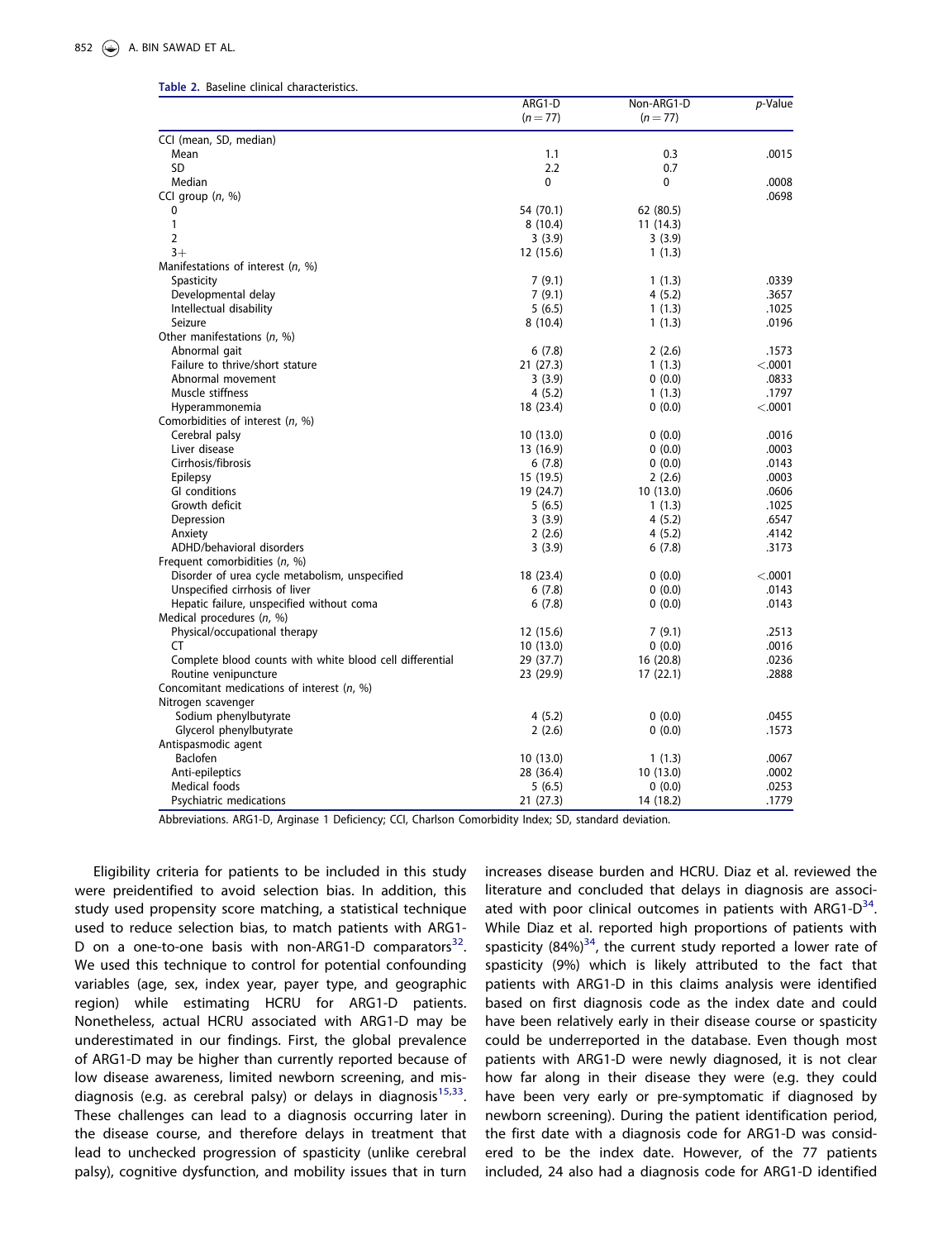<span id="page-6-0"></span>Table 3. All-cause health care resource utilization.

|                                                                         | Pre-index          |                        |            | Post-index         |                        |            |
|-------------------------------------------------------------------------|--------------------|------------------------|------------|--------------------|------------------------|------------|
|                                                                         | ARG1-D<br>$(n=77)$ | Non-ARG1-D<br>$(n=77)$ | $p$ -Value | ARG1-D<br>$(n=77)$ | Non-ARG1-D<br>$(n=77)$ | $p$ -Value |
| Outpatient pharmacy                                                     |                    |                        |            |                    |                        |            |
| Patients with $\geq$ 1 prescription fill (n, %)                         | 74 (96.1)          | 68 (88.3)              | .0833      | 66 (85.7)          | 64 (83.1)              | .6831      |
| Patients with >1 prescription fill for glycerol phenylbutyrate, sodium  | 6(7.8)             | 0(0.0)                 | .0143      | 4(5.2)             | 0(0.0)                 | .0455      |
| phenylbutyrate, or sodium benzoate/sodium phenylacetate (n, %)          |                    |                        |            |                    |                        |            |
| Patients with >1 prescription fill for other ARG1-D-related medications | 4(5.2)             | 0(0.0)                 | .0455      | 2(2.6)             | 0(0.0)                 | .1573      |
| (n, %)                                                                  |                    |                        |            |                    |                        |            |
| Outpatient medical                                                      |                    |                        |            |                    |                        |            |
| ER visits                                                               |                    |                        |            |                    |                        |            |
| Patients with $>1$ ER visit (n, %)                                      | 27 (35.1)          | 15 (19.5)              | .0285      | 27(35.1)           | 14 (18.2)              | .0326      |
| Number of ER visits per patient (mean, SD, median)                      |                    |                        |            |                    |                        |            |
| Mean                                                                    | 0.8                | 0.3                    | .0034      | 0.6                | 0.4                    | .1819      |
| <b>SD</b>                                                               | 1.6                | 0.7                    |            | 1.1                | 1.0                    |            |
| Median                                                                  | 0.0                | 0.0                    | .0024      | 0.0                | 0.0                    | .1048      |
| Physician office visits                                                 |                    |                        |            |                    |                        |            |
| Patients with $>1$ physician office visit (n, %)                        | 44 (57.1)          | 56 (72.7)              | .0339      | 44 (57.1)          | 58 (75.3)              | .0164      |
| Number of physician office visits per patient (mean, SD, median)        |                    |                        |            |                    |                        |            |
| Mean                                                                    | 2.8                | 2.6                    | .8031      | 3.4                | 2.8                    | .4842      |
| SD                                                                      | 5.0                | 3.7                    |            | 6.0                | 3.5                    |            |
| Median                                                                  | 1.0                | 2.0                    | .6780      | 1.0                | 1.0                    | 1.0000     |
| Laboratory and pathology tests                                          |                    |                        |            |                    |                        |            |
| Patients with $>1$ laboratory and/or pathology test (n, %)              | 46 (59.7)          | 37 (48.1)              | .1495      | 50 (64.9)          | 33 (42.9)              | .0065      |
| Number of laboratory and/or pathology tests (mean, SD, median)          |                    |                        |            |                    |                        |            |
| Mean                                                                    | 8.7                | 4.4                    | .1042      | 6.8                | 2.9                    | .0026      |
| <b>SD</b>                                                               | 19.7               | 11.4                   |            | 8.2                | 6.8                    |            |
| Median                                                                  | 1.0                | 0.0                    | .0075      | 3.0                | 0.0                    | < .0001    |
| Inpatient stay                                                          |                    |                        |            |                    |                        |            |
| Valid $n$ (%)                                                           | 17(22.1)           | 16(20.8)               | .8443      | 17(22.1)           | 16(20.8)               | .8443      |
| Patients with $>1$ inpatient stay (n, %)                                | 5(29.4)            | 2(12.5)                |            | 3(17.6)            | 1(6.3)                 |            |
| Number of inpatient stays per patient (mean, SD, median)                |                    |                        |            |                    |                        |            |
| Mean                                                                    | 0.4                | 0.1                    | .1546      | 0.4                | 0.1                    | .2663      |
| SD                                                                      | 0.7                | 0.3                    |            | 1.0                | 0.3                    |            |
| Median                                                                  | 0.0                | 0.0                    |            | 0.0                | 0.0                    |            |
| Length of stay per patient for all inpatient stays (mean, SD, median)   |                    |                        |            |                    |                        |            |
| Mean                                                                    | 5.2                | 0.3                    | .0882      | 2.4                | 0.3                    | .1887      |
| <b>SD</b>                                                               | 11.1               | 0.9                    |            | 6.4                | 1.0                    |            |
| Median                                                                  | 0.0                | 0.0                    |            | 0.0                | 0.0                    |            |

Abbreviations. ARG1-D, Arginase 1 Deficiency; ER, emergency room; SD, standard deviation.

before the patient identification period (i.e. greater HCRU), and 53 patients were identified in the earlier course of their disease (i.e. no diagnosis code for ARG1-D identified before the patient identification period) and likely with less disease progression/burden (i.e. less HCRU) than the general ARG1-D population. In addition, this study was conducted over a relatively short period with limited collection of longitudinal data, and therefore is not able to reflect the increasing burden of disease as ARG1-D progresses over a span of years. In the present study, there was a larger proportion of younger patients in the ARG1-D cohort (median age, 15 years; 26% aged 2–9 years), and manifestations are known to worsen progressively over time. In a previous analysis, Bin Sawad (2021) systematically reviewed published case reports and described the natural history of ARG1- $D<sup>35</sup>$  $D<sup>35</sup>$  $D<sup>35</sup>$ . That study found a higher proportion of patients with common ARG1-D clinical manifestations than the current analysis (spasticity: 69%, developmental delay: 37%, intellectual disability: 55%, and seizures:  $50\%$ <sup>[35](#page-9-0)</sup>, further suggesting that the real-world burden and HCRU associated with ARG1-D may be greater than identified in the current study. Importantly, the occurrence of these manifestations may also have been underestimated in the previous analysis, as case reports do not often include comprehensive diagnostic/clinical characterization and follow-up; therefore, lack of mention of a given manifestation or intervention in case reports is not necessarily evidence of its absence.

The negative impact of ARG1-D on mental health was also observed in this study. Although the prevalence of diagnosis codes for disorders such as depression and anxiety was relatively low in this cohort, psychiatric medications were prescribed in approximately one-third of patients. This rate is considerably higher than observed for matched comparators. Additionally, patients in the ARG1-D cohort had more ER visits and laboratory/pathology utilization than the comparator cohort. However, they had a lower rate of physician office visits, possibly indicating challenges with transportation (e.g. due to mobility impairments or other health-related limitations) and/or a need to access competing or other health services (e.g. home care) that would make doctor visits less frequent.

There are some limitations to this study, given the retrospective nature of the analysis, data source, study duration, and patient population. Claims databases are limited by their intended purpose of reimbursement vs research use, and as such may not be generalizable. Similarly, the patient population consisted of individuals enrolled in managed care plans in the US (commercial, Medicare, Medicaid) and may not be applicable to other populations (e.g. those in the US with other forms of health insurance, or the uninsured, and those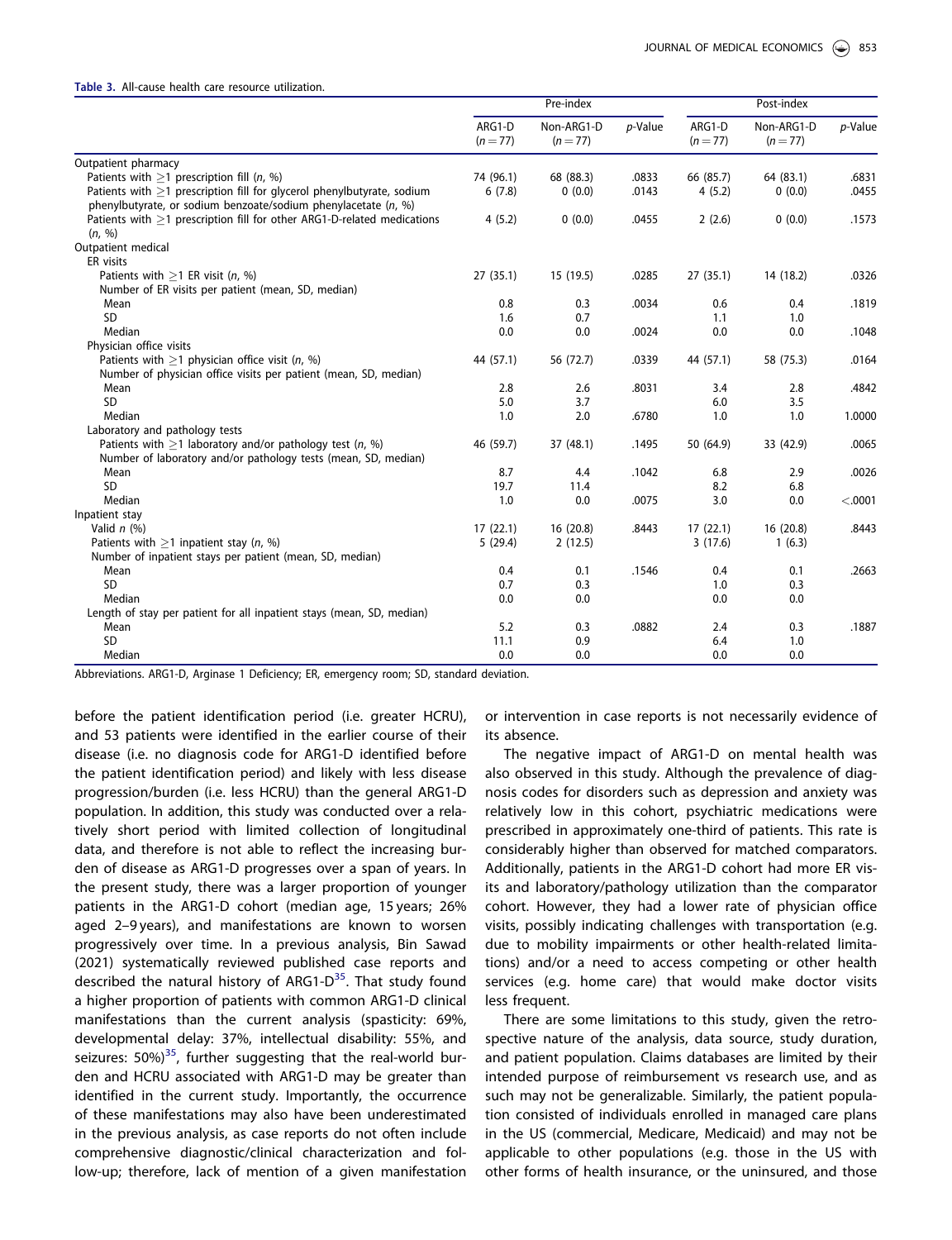<span id="page-7-0"></span>in other countries with different healthcare models). As a result, key outcome measures such as disease manifestations and medication use may be underrepresented because every code may not be recorded during our study period.

While a claim was required to be present in the database itself and in the comparator cohort, that claim could have been for a physician office visit, a simple pharmacy claim, an event requiring treatment or an inpatient admission. So, we cannot draw conclusions about the relative health of the comparator cohort. However, the non-ARG1-D cohort in this study appears to not represent a healthy population. Although the percentage of patients in the comparator cohort with  $\geq$ 1 ER visit (18%) or hospitalization (6%) is similar to rates reported for the general population (20–27% and 7%, respectively)  $36,37$  $36,37$  $36,37$ , there were important differences compared with the general population. Among the US general population, approximately 45% of individuals filled  $>1$  pre-scriptions in the period 2015–2018<sup>[38](#page-9-0)</sup> and an estimated 30% reporting having visited or consulted a primary care phys-ician in a given year<sup>[39](#page-9-0)</sup>. In our study's comparator cohort, 83% had  $\geq$ 1 prescription filled and 75% of patients had  $\geq$ 1 physician office visits, which translates to rates approximately double the general population. These observations can be attributed to the fact that the individuals included in our comparator cohort had significant health concerns and required health care interventions on an outpatient and regular basis. As such, the relative burden of ARG1-D compared with the general population may be even greater than observed in this study because of the use of a non-healthy comparator cohort.

The number of patients included in the study is relatively small, but this fact reflects the rarity of the ARG1-D; there are only approximately 250 patients in the  $US<sup>40</sup>$  $US<sup>40</sup>$  $US<sup>40</sup>$ . Therefore, the 77 patients in our cohort could represent nearly 30% of the total estimated US population with ARG1-D. In addition, even with this small sample size, statistical significance was demonstrated in many outcome measures (e.g. morbidity, manifestations). In addition to limited sample size, the relatively short follow-up period (6 months) after diagnosis (index date) and a comparator group containing a nonhealthy population (that may include a high number of patients with mobility issues) may explain the numerically higher but non-statistically significant rates for use of medical devices and aids among the two cohorts. Growth and development in children may affect their need for assistive devices but the duration of the study is not sufficient to reflect these changes; similarly, this follow-up duration is likely too short to reflect progression of manifestations associated with ARG1-D, such as spasticity, that may impact the need for assistive devices. There was a higher frequency of hospitalizations in the ARG1-D cohort, which can be attributed to the nature of the underlying disease and comorbidities; however, the numbers of subjects requiring a hospital stay in both cohorts were small and the conclusions that can be drawn from this observation are limited.

Lastly, while any diagnosis or procedure code may have been incorrectly coded, this risk was mitigated by the requirement that patients had to have at least two claims for ARG1-D. The presence of a dispensed medication does not indicate that the medication was administered or that it was taken correctly as prescribed, but these are recognized limitations of using real-world data. Only patients with the proxy for continuous eligibility with medical and pharmacy benefits were included, and thus patients who utilized health care during the outcome period for six months starting on the index date were not included in the sample, nor were patients without linkage between the pharmacy and physician claims databases. The number of claims for ARG1-D-related medications may have been impacted by the selection criteria used to define the sample, as well as the fact that not all specialty pharmacies were represented in the database. Similarly, inpatient data were likely underreported in this sample due to low representation in the hospital claim database.

A discussion of HCRU would not be complete without a mention of the impact on patients and their families and their indirect costs and time and QoL. Patient and caregiver burden can be extremely high with ARG1-D for direct care given the multiple hospitalizations and outpatient physician visits to manage the disease itself as well as the various associated manifestations. As these patients have functional difficulties with mobility, transportation challenges can add to the burden for caregivers. Multiple weekly trips to occupational and/or physical therapy add to the commute for lengthy appointments. Frequent blood draws and imaging visits are also time consuming, complicated, and can be painful. Obtaining, keeping track of, and administering multiple medications with various doses at different times of day is also challenging and demanding. Getting patients assessed, fitted for, and trained in the correct use of medical devices is also onerous, particularly for growing children who will need to be refitted on an ongoing basis. It is important to understand the costs and challenges of living with and managing this disease and what can be done to decrease the burden for those affected by ARG1-D.

# **Conclusions**

In this retrospective claims study of patients with ARG1-D, patients presented with a substantial comorbidity profile and considerable treatment burden with significant HCRU despite representing a relatively young, newly diagnosed cohort, being followed for a relatively short amount of time, and being treated with current standard of care. Patients with ARG1-D had a statistically higher percentage of hospitalizations, ER visits, therapy claims, medication usage and a higher mean number of imaging/laboratory/pathology tests. This increased level of utilization appeared to balance the lower number of physician office visits. Despite the fact that the index date represented the date of first diagnosis in twothirds of the ARG1-D cohort indicating that they may have been relatively early in their disease course, patients with ARG1-D still had significantly higher HCRU during the 6-month study period compared with a matched cohort of patients without ARG1-D (who were, however, already using health care resources). The comorbidity profile of patients with ARG1-D was associated with a substantial health care resource use and cost burden prior to diagnosis.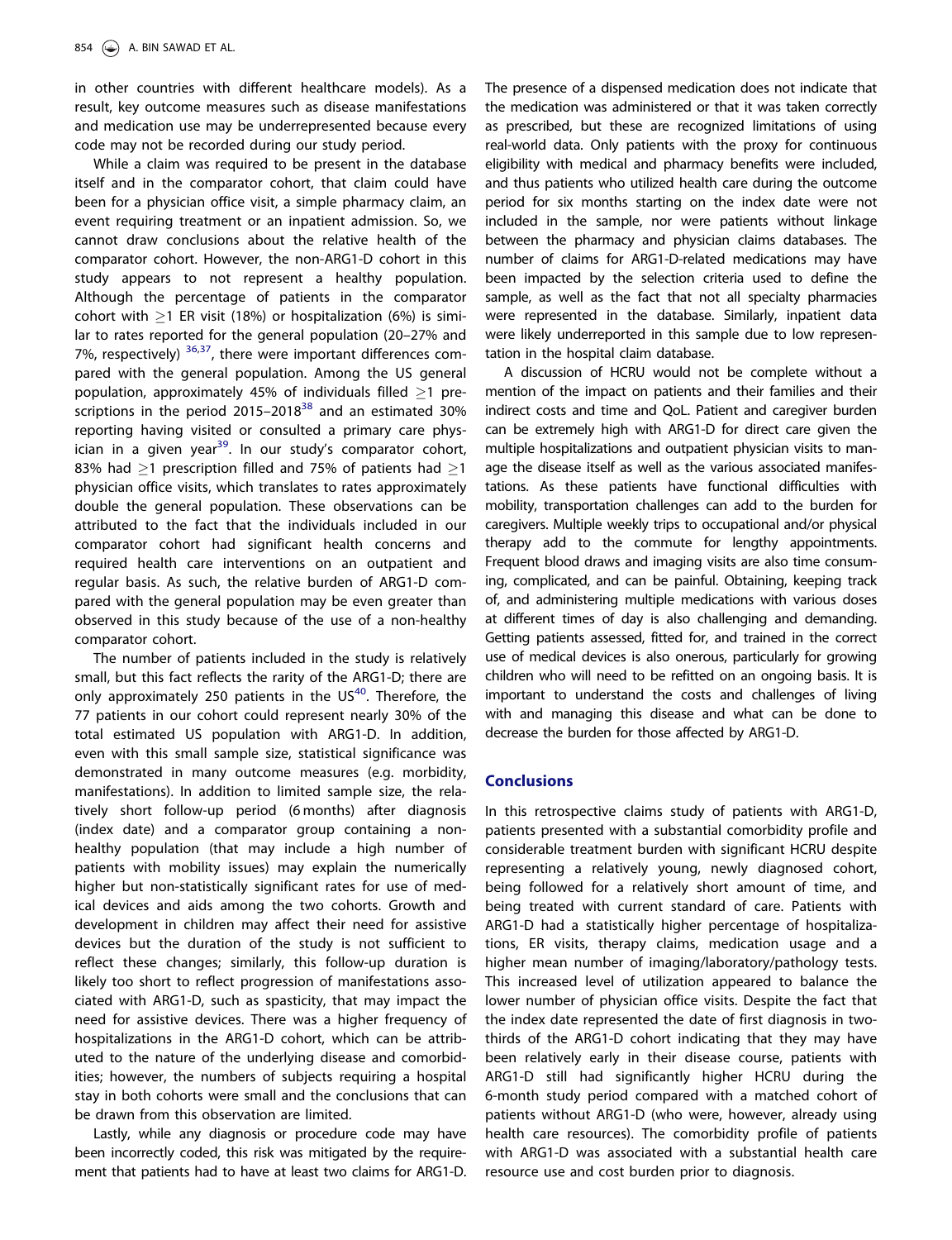<span id="page-8-0"></span>This study is limited by not measuring components like direct medical costs, indirect costs, loss productivity, and QoL of patients with ARG1-D. Future research is warranted to further understand key drivers of HCRU and the potential impact of new treatments that could effectively lower arginine levels to therapeutic guidelines or even normal levels, to prevent, delay, improve, or reverse disease manifestations, with the goal of significantly reducing the health and economic and treatment burden on health care systems and among patients with ARG1-D and their families.

#### **Transparency**

## Declaration of funding

This study was sponsored by Aeglea BioTherapeutics.

#### Declaration of financial/other interests

At time of writing, AB, JJ, and MB are employees of Aeglea BioTherapeutics. MH, JY, and YW are employees of IQVIA. GD is employed at the Division of Medical Genetics and Genomics in the Department of Genetics and Genomic Sciences at the Icahn School of Medicine at Mount Sinai and has served as an advisor/consultant and clinical trial investigator for Aeglea BioTherapeutics.

#### Author contributions

AB, JJ, MB, and GD conceptualized and designed the study. MH, JY, and YW collected and analyzed the data. All authors interpreted the data, critically revised the manuscript, and approved the final version for publication.

#### Acknowledgements

The authors would like to thank Linda Neuman and Michael Hanley (employees of Aeglea BioTherapeutics) for reviewing the manuscript and providing their feedback, comments, and suggestions. The authors also would like to acknowledge writing assistance from Katharine Coyle, who is an employee of IQVIA.

#### Peer reviewer disclosures

Peer reviewers on this manuscript have received an honorarium from JME for their review work but have no other relevant financial relationships to disclose.

#### **ORCID**

Aseel Bin Sawad **http://orcid.org/0000-0001-6620-0716** John Jackimiec **iD** http://orcid.org/0000-0001-9320-4771 Mark Bechter **b** http://orcid.org/0000-0002-7394-3443 Yi Wang **b** http://orcid.org/0000-0002-0933-757X George A. Diaz **b** http://orcid.org/0000-0001-5688-9062

### References

- [\[1\] S](#page-1-0)ummar ML, Koelker S, Freedenberg D, et al. The incidence of urea cycle disorders. Mol Genet Metab. 2013;110(1–2):179–180.
- [\[2\] S](#page-1-0)in YY, Baron G, Schulze A, et al. Arginase-1 deficiency. J Mol Med. 2015;93(12):1287–1296.
- [\[3\] C](#page-1-0)atsburg C, Anderson S, Upadhyaya N, et al. Arginase 1 deficiency: using genetic databases as a tool to establish global prevalence. Orphanet J Rare Dis. 2022;17(1):1–7.
- [\[4\] A](#page-1-0)srani KH, Cheng L, Cheng CJ, et al. Arginase I mRNA therapy a novel approach to rescue arginase 1 enzyme deficiency. RNA Biol. 2018;15(7):914–922.
- [\[5\] E](#page-1-0)nns GM, Porter MH, Francis-Sedlak M, et al. Perspectives on urea cycle disorder management: results of a clinician survey. Mol Genet Metab. 2019;128(1–2):102–108.
- [\[6\] I](#page-1-0)yer R, Jenkinson CP, Vockley JG, et al. The human arginases and arginase deficiency. J Inherit Metab Dis. 1998;21(Suppl 1):86–100.
- [7] Morris SM. Jr. Arginases and arginine deficiency syndromes. Curr Opin Clin Nutr Metab Care. 2012;15(1):64–70.
- [\[8\] G](#page-1-0)ARD. Arginase deficiency. [cited 2021 Dec 7]. [https://raredi](https://rarediseases.info.nih.gov/diseases/5840/arginase-deficiency)[seases.info.nih.gov/diseases/5840/arginase-deficiency.](https://rarediseases.info.nih.gov/diseases/5840/arginase-deficiency)
- [\[9\] H](#page-2-0)aberle J, Burlina A, Chakrapani A, et al. Suggested guidelines for the diagnosis and management of urea cycle disorders: first revision. J Inherit Metab Dis. 2019;42(6):1192–1230.
- [10] Sun A, Crombez EA, Wong D, et al. Arginase deficiency. In: Adam MP, Ardinger HH, Pagon RA editors. GeneReviews((R)). Seattle (WA): University of Washington, Seattle; 2000. [updated 2021].
- [\[11\] B](#page-2-0)lumenfeld AM, Varon SF, Wilcox TK, et al. Disability, HRQoL and resource use among chronic and episodic migraineurs: results from the international burden of migraine study (IBMS). Cephalalgia. 2011;31(3):301–315.
- [\[12\] D](#page-2-0)hamane AD, Witt EA, Su J. Associations between COPD severity and work productivity, health-related quality of life, and health care resource use: a cross-sectional analysis of national survey data. J Occup Environ Med. 2016;58(6):e191-197–e197.
- [13] Germain N, Kymes S, Löf E, et al. A systematic literature review identifying associations between outcomes and quality of life (QoL) or healthcare resource utilization (HCRU) in schizophrenia. J Med Econ. 2019;22(5):403–413.
- [14] Pawaskar M, Iglay K, Witt EA, et al. Impact of the severity of hypoglycemia on health – related quality of life, productivity, resource use, and costs among US patients with type 2 diabetes. J Diabetes Complications. 2018;32(5):451–457.
- [\[15\] H](#page-5-0)uemer M, Carvalho DR, Brum JM, et al. Clinical phenotype, biochemical profile, and treatment in 19 patients with arginase 1 deficiency. J Inherit Metab Dis. 2016;39(3):331–340.
- [\[16\] D](#page-2-0)iez-Fernandez C, Rüfenacht V, Gemperle C, et al. Mutations and common variants in the human arginase 1 (ARG1) gene: impact on patients, diagnostics, and protein structure considerations. Hum Mutat. 2018;39(8):1029–1050.
- [\[17\] M](#page-2-0)orales JA, Sticco KL. Arginase deficiency. StatPearls. Treasure Island (FL): StatPearls Publishing; 2022.
- [\[18\] R](#page-2-0)ajabi F. Updates in newborn screening. Pediatr Ann. 2018;47(5): e187–e190.
- [19] Therrell BL, Currier R, Lapidus D, et al. Newborn screening for hyperargininemia due to arginase 1 deficiency. Mol Genet Metab. 2017;121(4):308–313.
- [20] Haberle J, Boddaert N, Burlina A, et al. Suggested guidelines for the diagnosis and management of urea cycle disorders. J Inherit Metab Dis. 2012;1:S4.
- [\[21\] S](#page-2-0)chlune A, Vom Dahl S, Häussinger D, et al. Hyperargininemia due to arginase I deficiency: the original patients and their natural history, and a review of the literature. Amino Acids. 2015; 47(9):1751–1762.
- [\[22\] D](#page-2-0)iaz GA, Krivitzky LS, Mokhtarani M, et al. Ammonia control and neurocognitive outcome among urea cycle disorder patients treated with glycerol phenylbutyrate. Hepatology. 2013;57(6): 2171–2179.
- [\[23\] E](#page-2-0)verylife Foundation. The national burden of rare disease study. 2021. [2021 Dec 8]. <https://everylifefoundation.org/burden-study/>.
- [24] Navarrete-Opazo AA, Singh M, Tisdale A, et al. Can you hear us now? The impact of health-care utilization by rare disease patients in the United States. Genet Med. 2021;23(11):2194–2201.